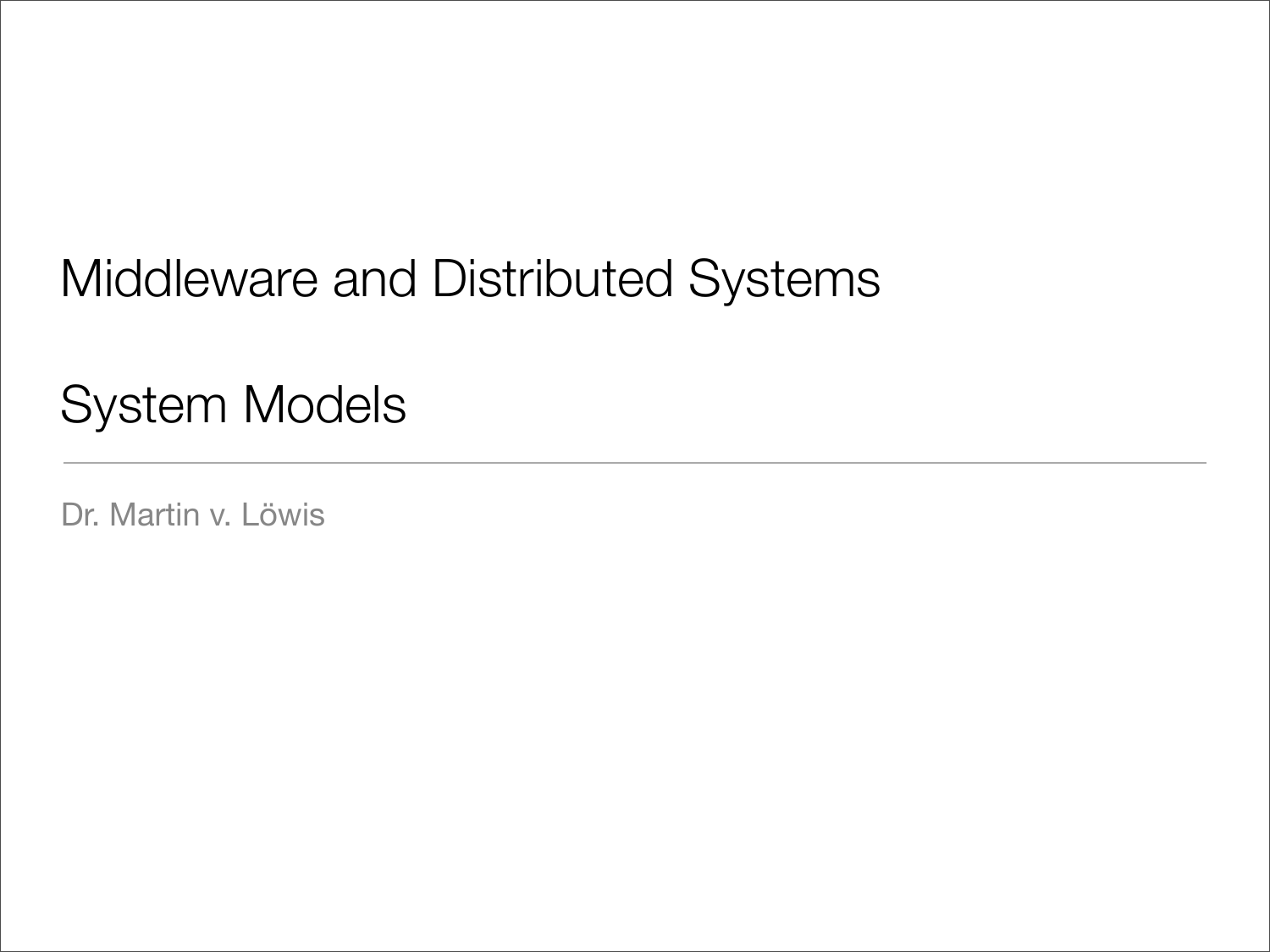# System Models (Coulouris et al.)

- Architectural models of distributed systems
	- placement of parts and relationships between them
	- e.g. client-server, peer-to-peer
- Fundamental models
	- formal description of properties common to all architectural models
	- addresses correctness, reliability, and security
- Selected drawings taken from Coulouris, Dollimore and Kindberg Distributed Systems: Concepts and Design, Edition 4, © Pearson Education 2005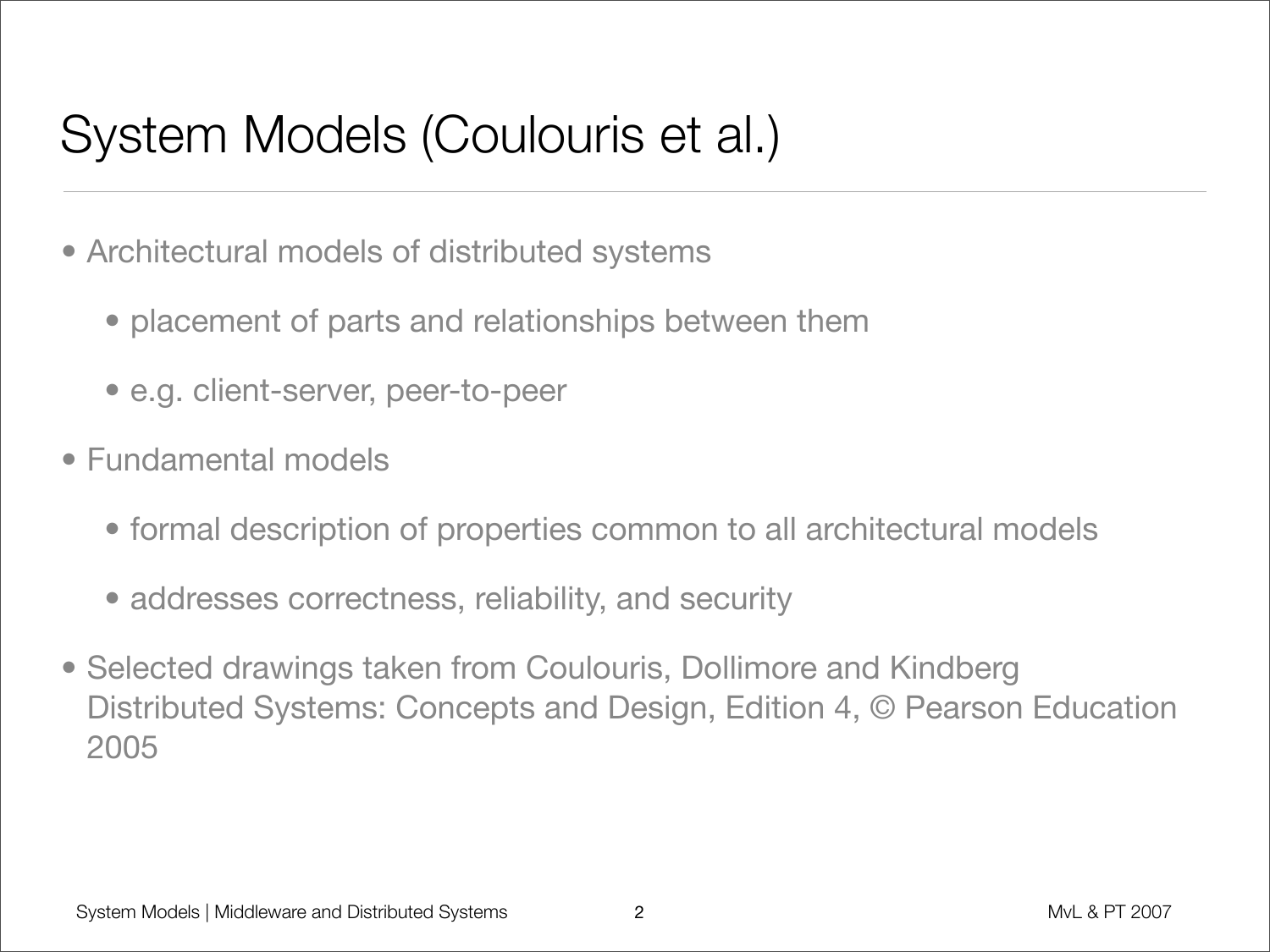#### Architectural Models

- placement of components across a network of computers
	- define useful patterns for the distribution of data and workload
- interrelationships between components
	- functional roles, patterns of communication
- abstraction: server processes, client processes, peer processes
- variation of models, e.g. for client-server architecture
	- define mobile code to have some part of the application run on the client
	- support mobile clients to allow matching of clients and servers dynamically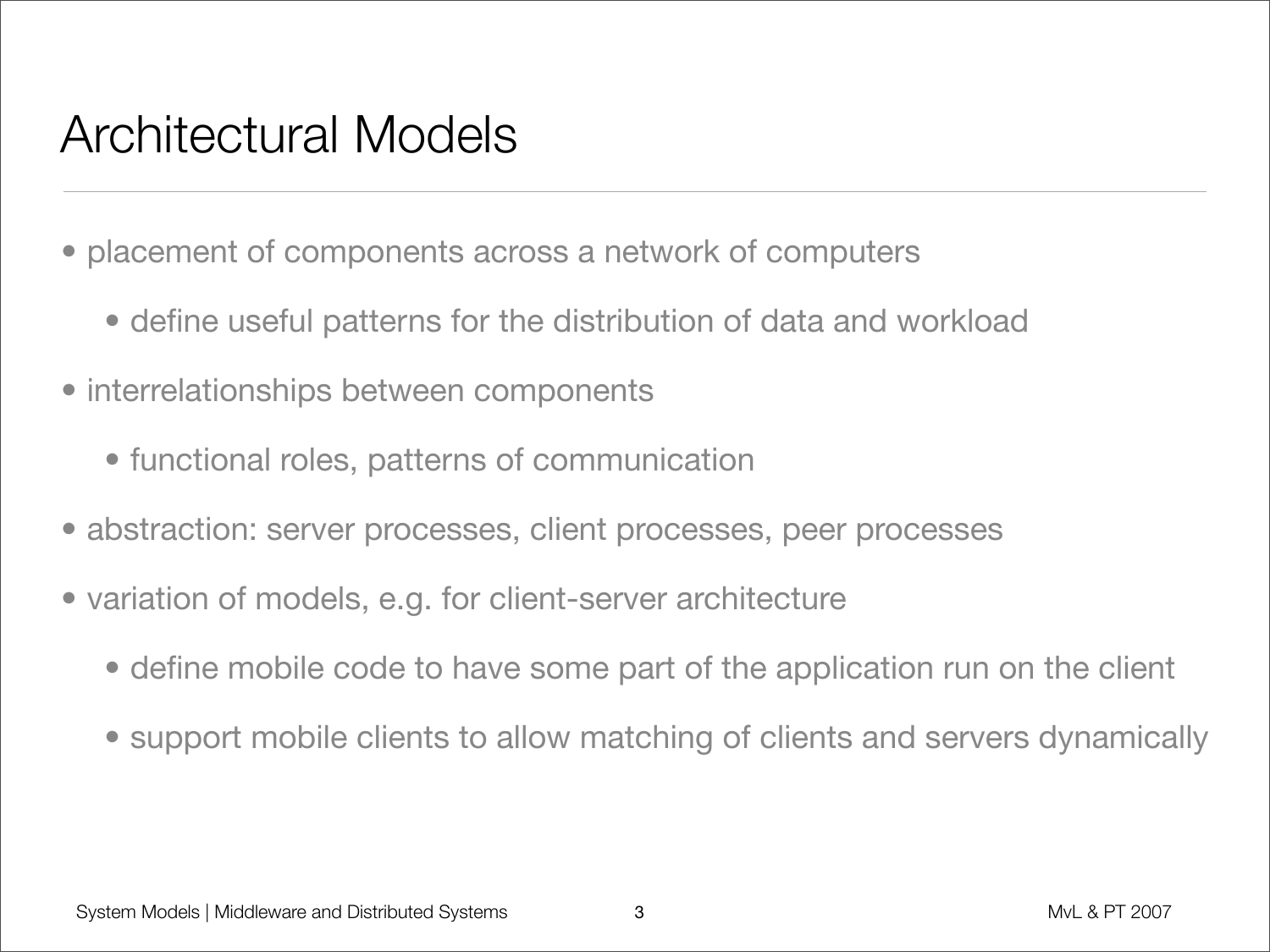## Software Layers

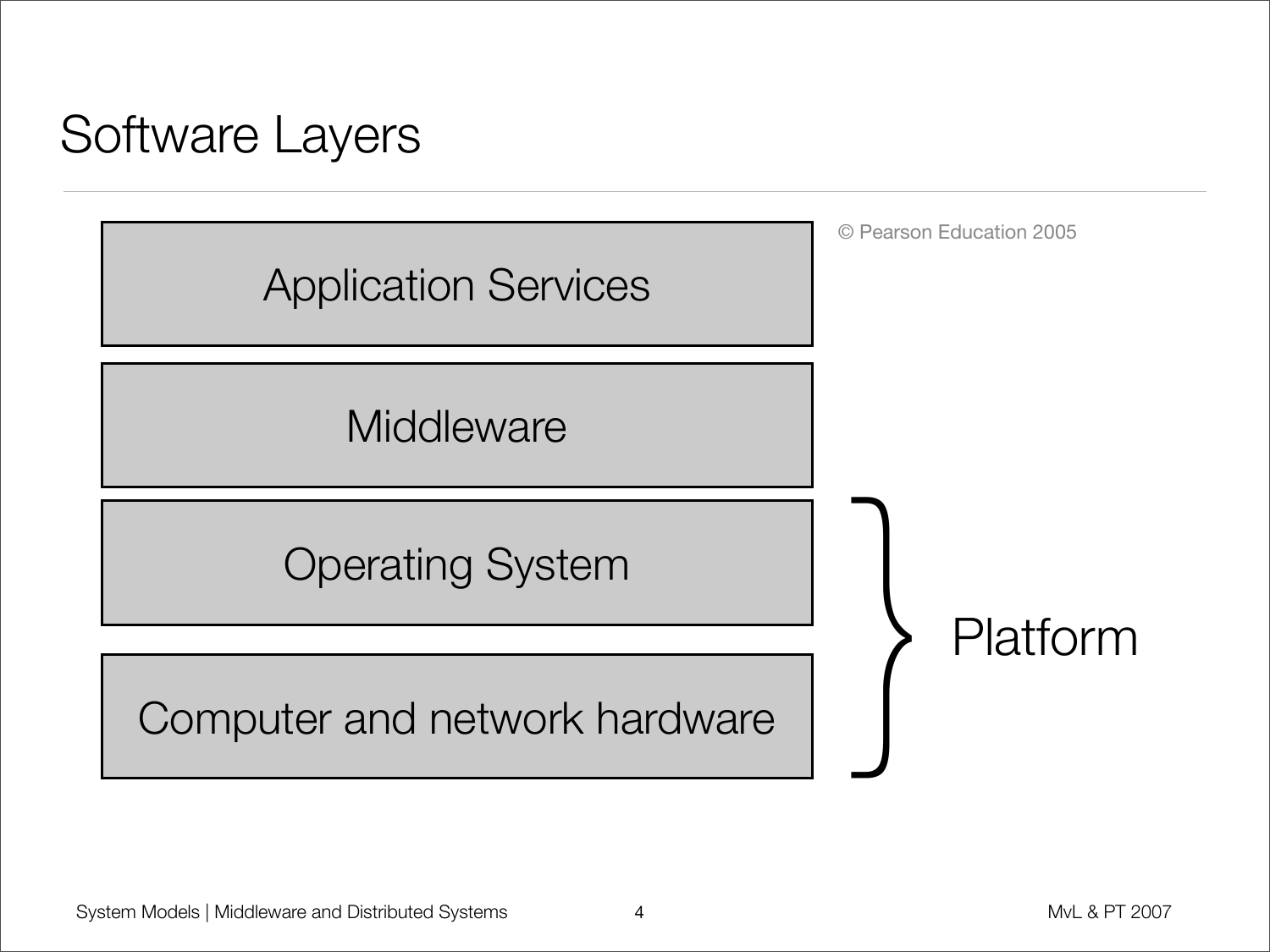# Protocol Layers: OSI-RM

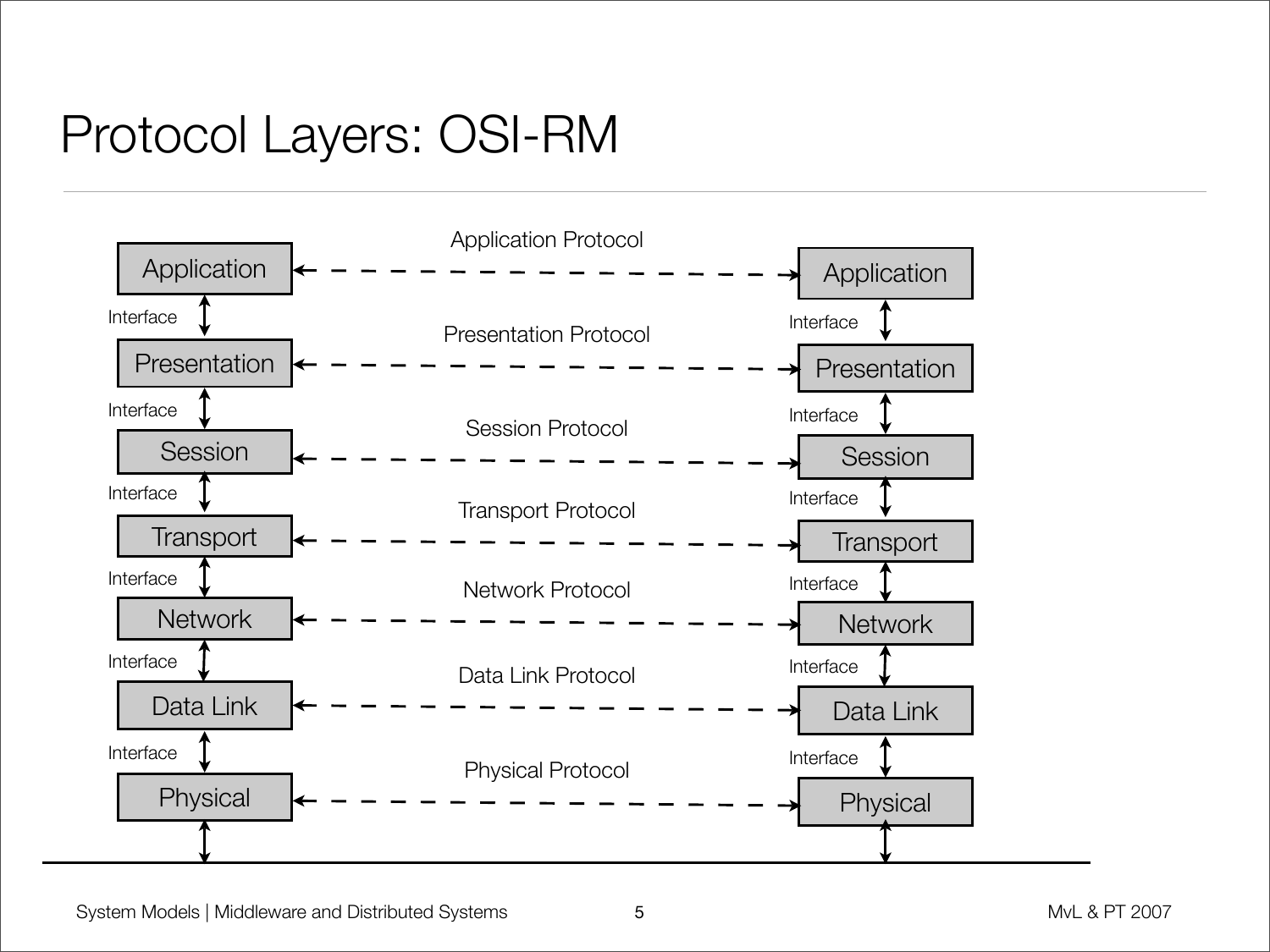#### Client - Server Model

- Client: consumer process, uses remote services / information
- Server: provider process, offers a service / information
	- may in turn be client of another server

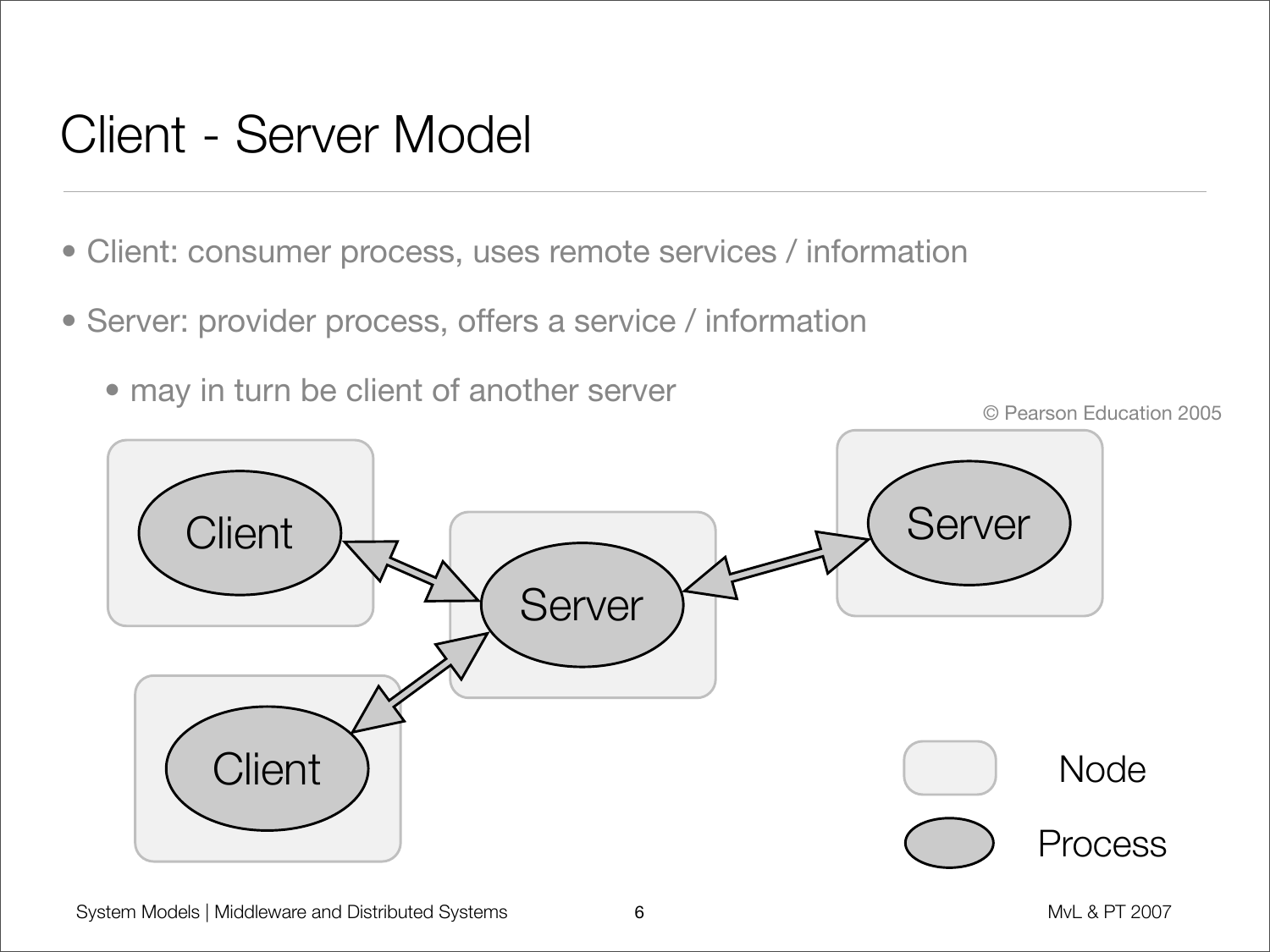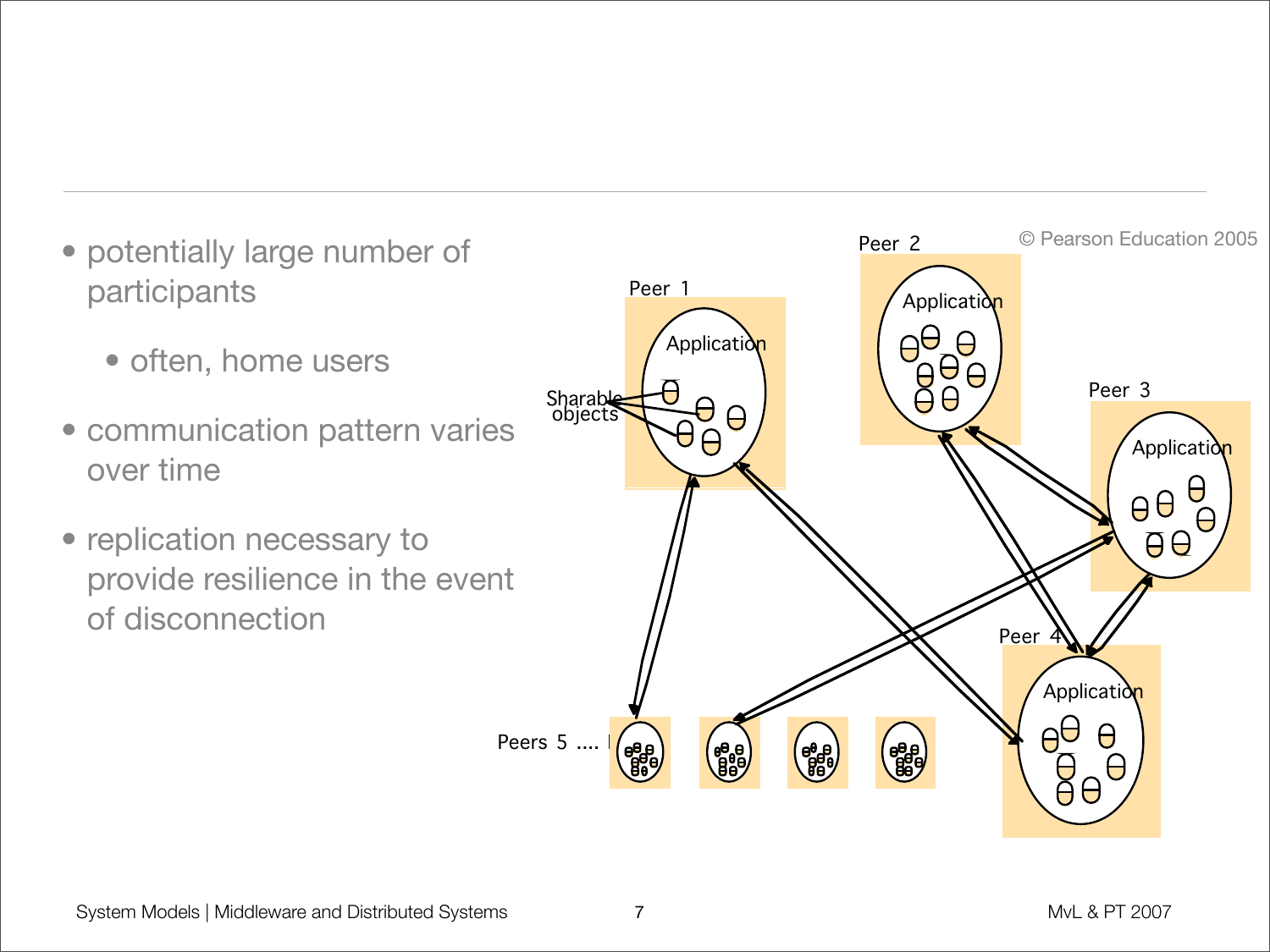#### Variation: Services provided by multiple servers

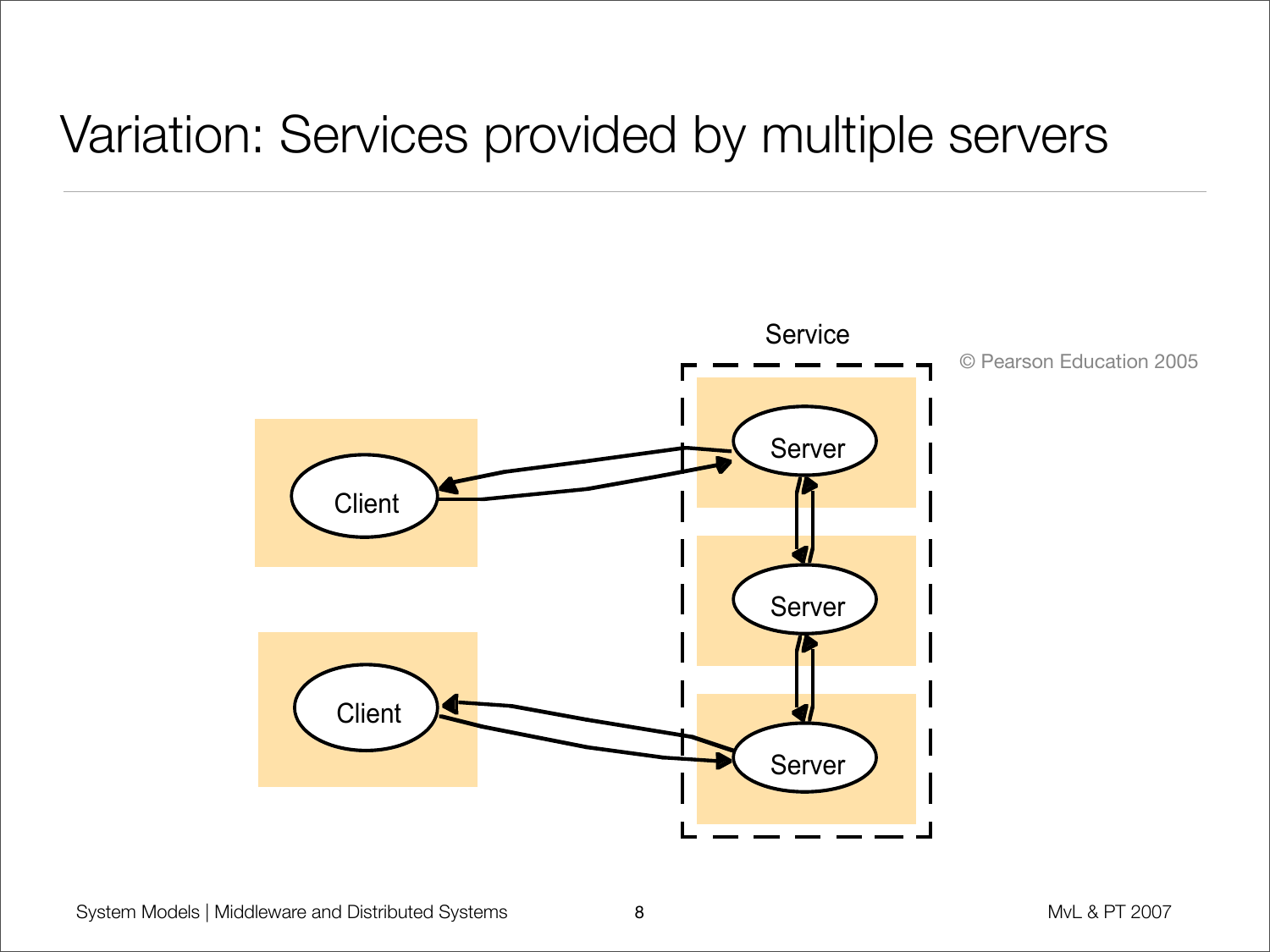#### Variation: Proxy Servers and Caches

© Pearson Education 2005

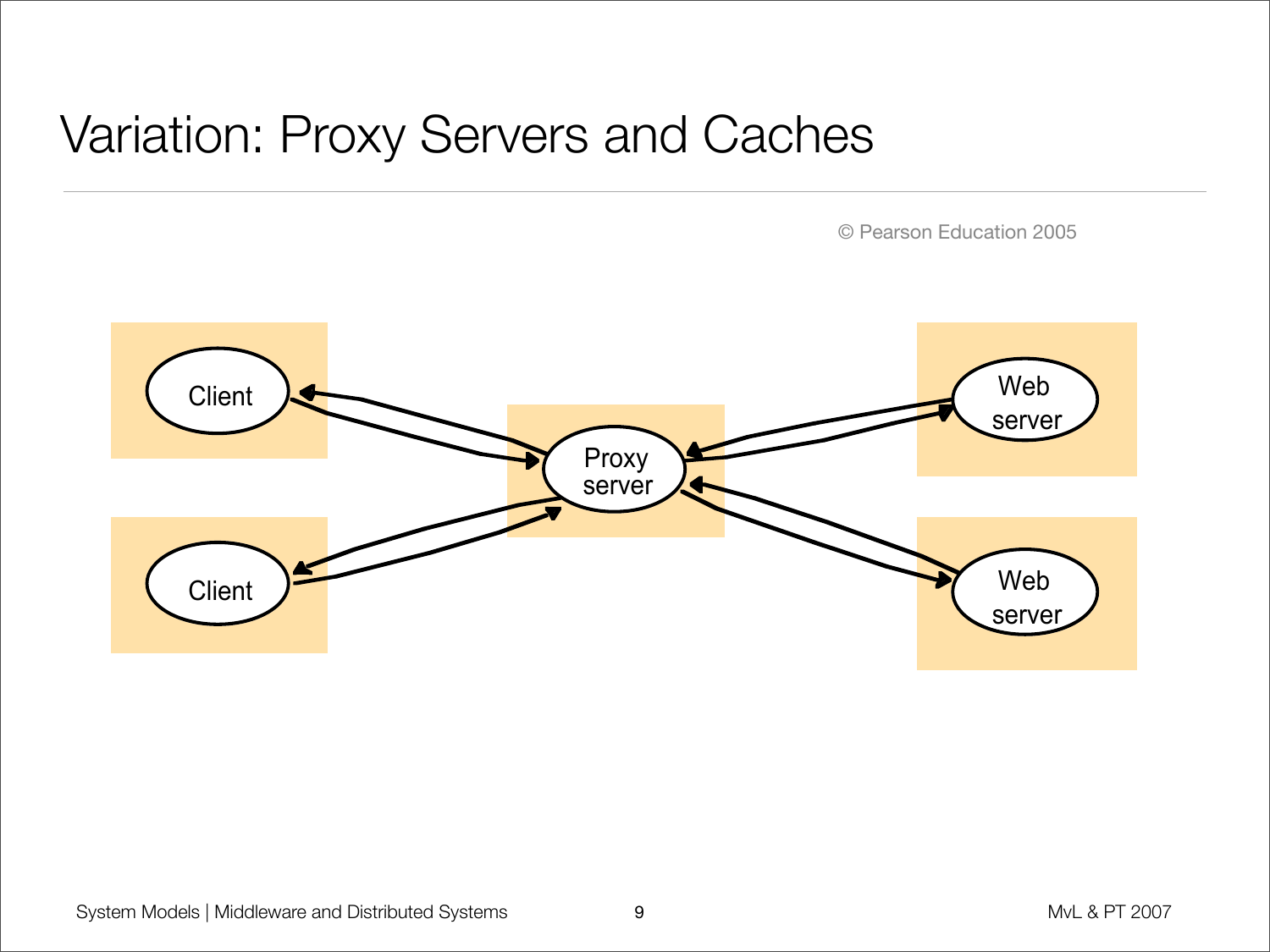#### Variation: Mobile Code

© Pearson Education 2005

a) client request results in the downloading of applet code



b) client interacts with the applet



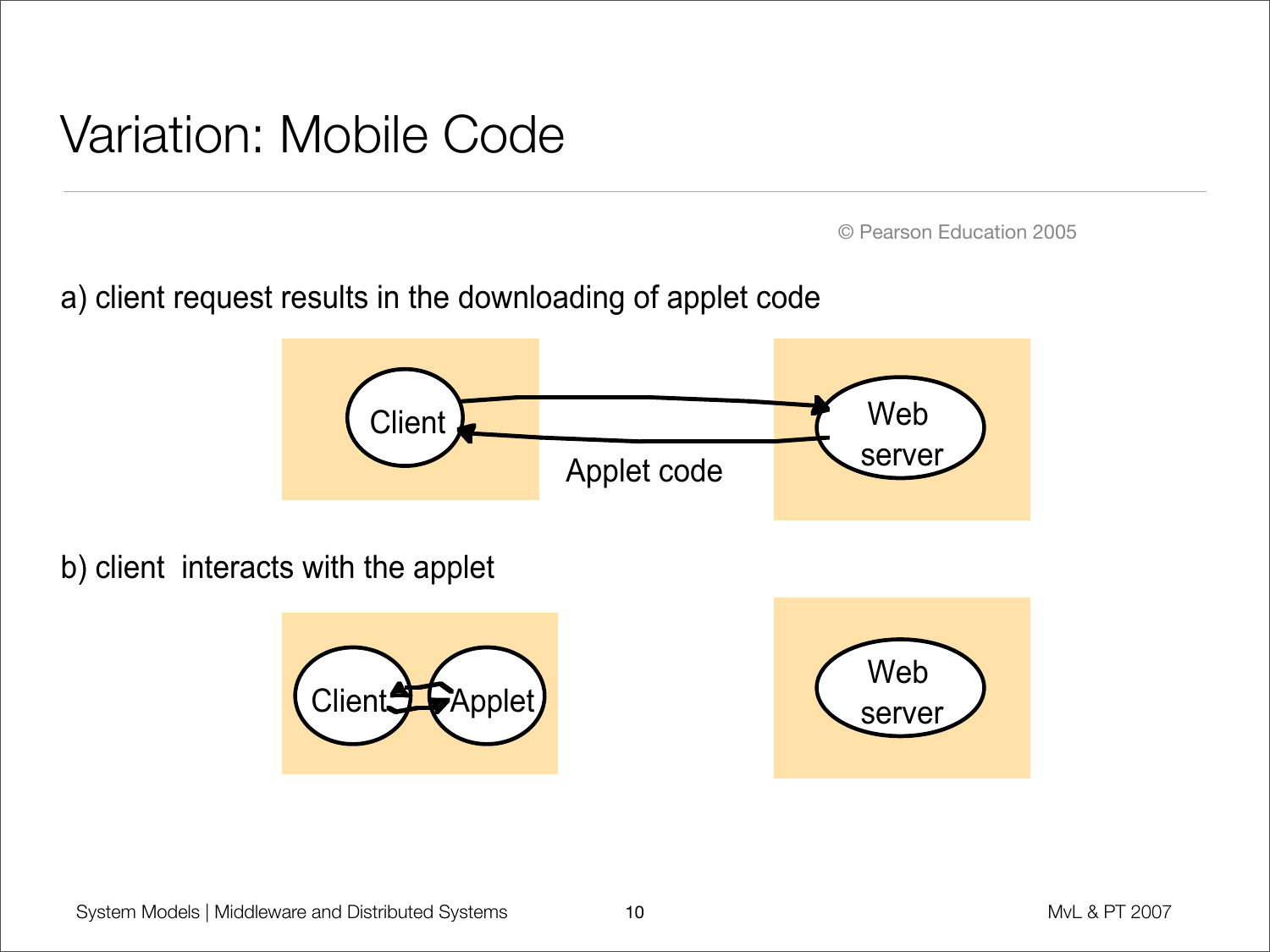## Variation: Mobile Agent

- running program is moved from node to node (with both code and data)
- security challenge to the server: client gets hold of the entire state of the agent
	- only have non-secret data in the agent
- security challenge to the client: client node runs arbitrary server-defined code
	- need to establish trust in agent code
	- need to restrict agent's access to local resources (sandboxing)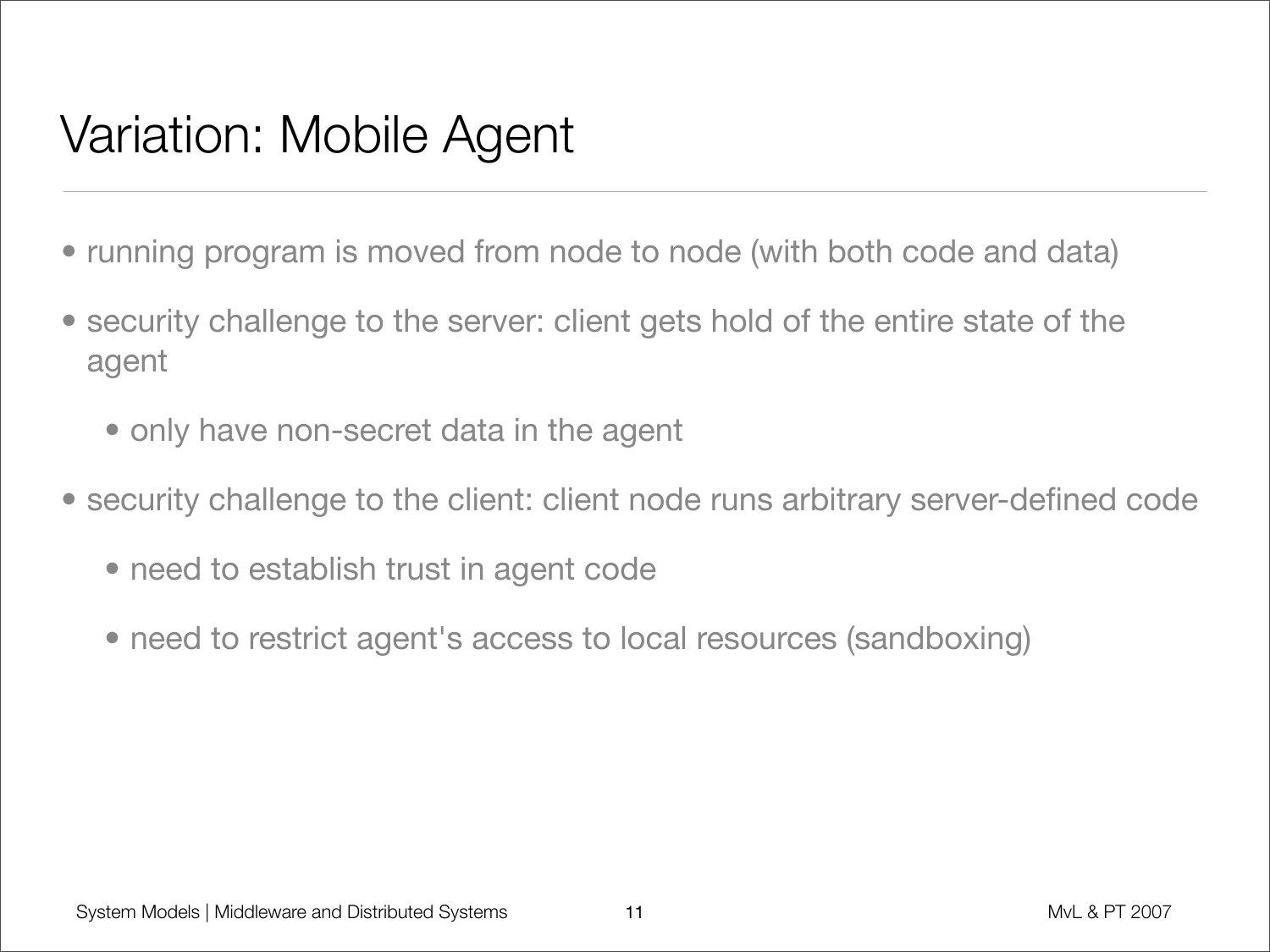## Variation: Thin Clients

• Client performs just I/O, no computation

© Pearson Education 2005

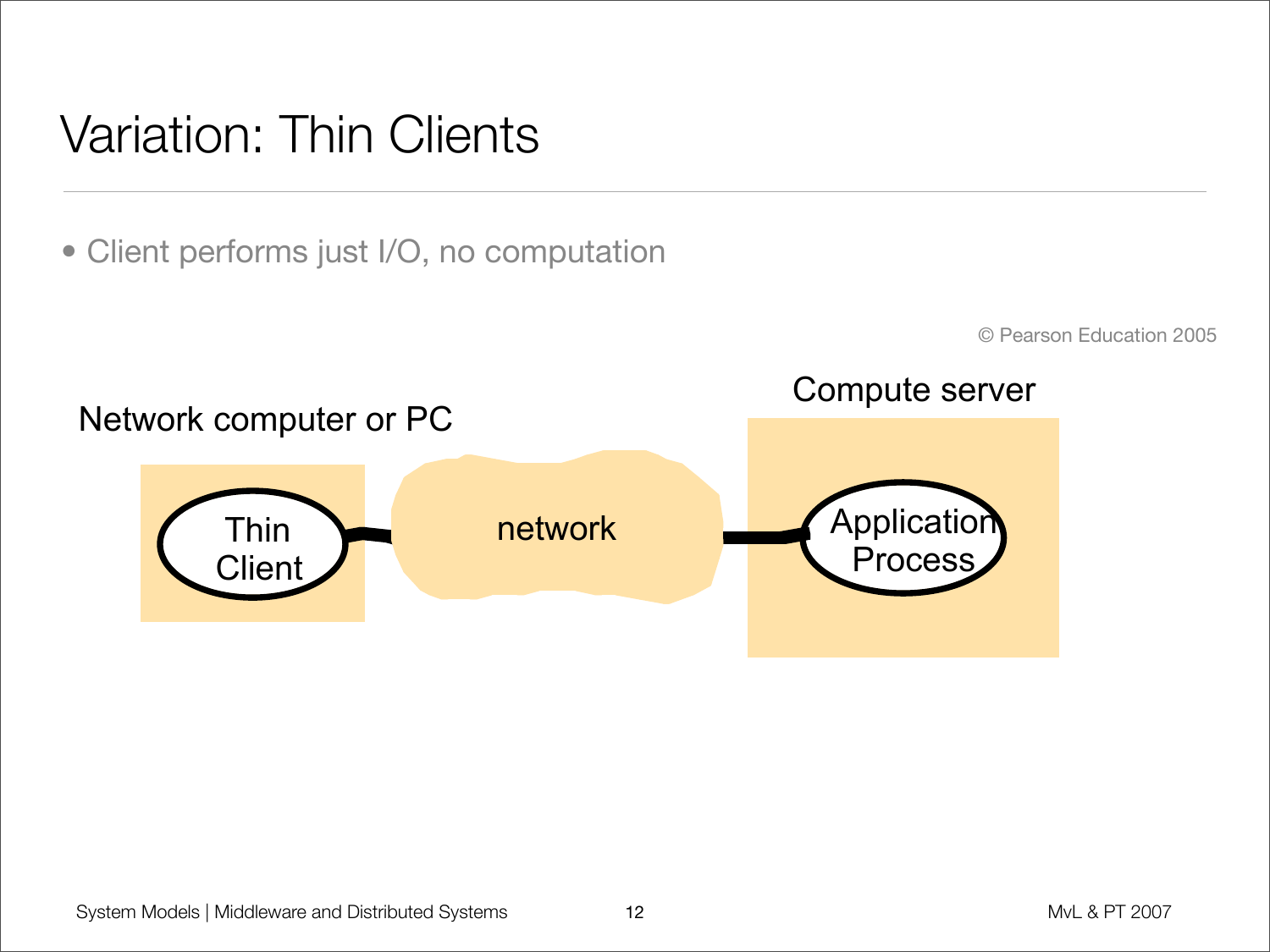#### Interfaces and Objects

- Set of operations offered by a process is defined by its *interface*
	- more precisely: set of messages it is able to send and receive
- often formally specified in *interface definitions*
- object-oriented middleware applications: interfaces get implemented by classes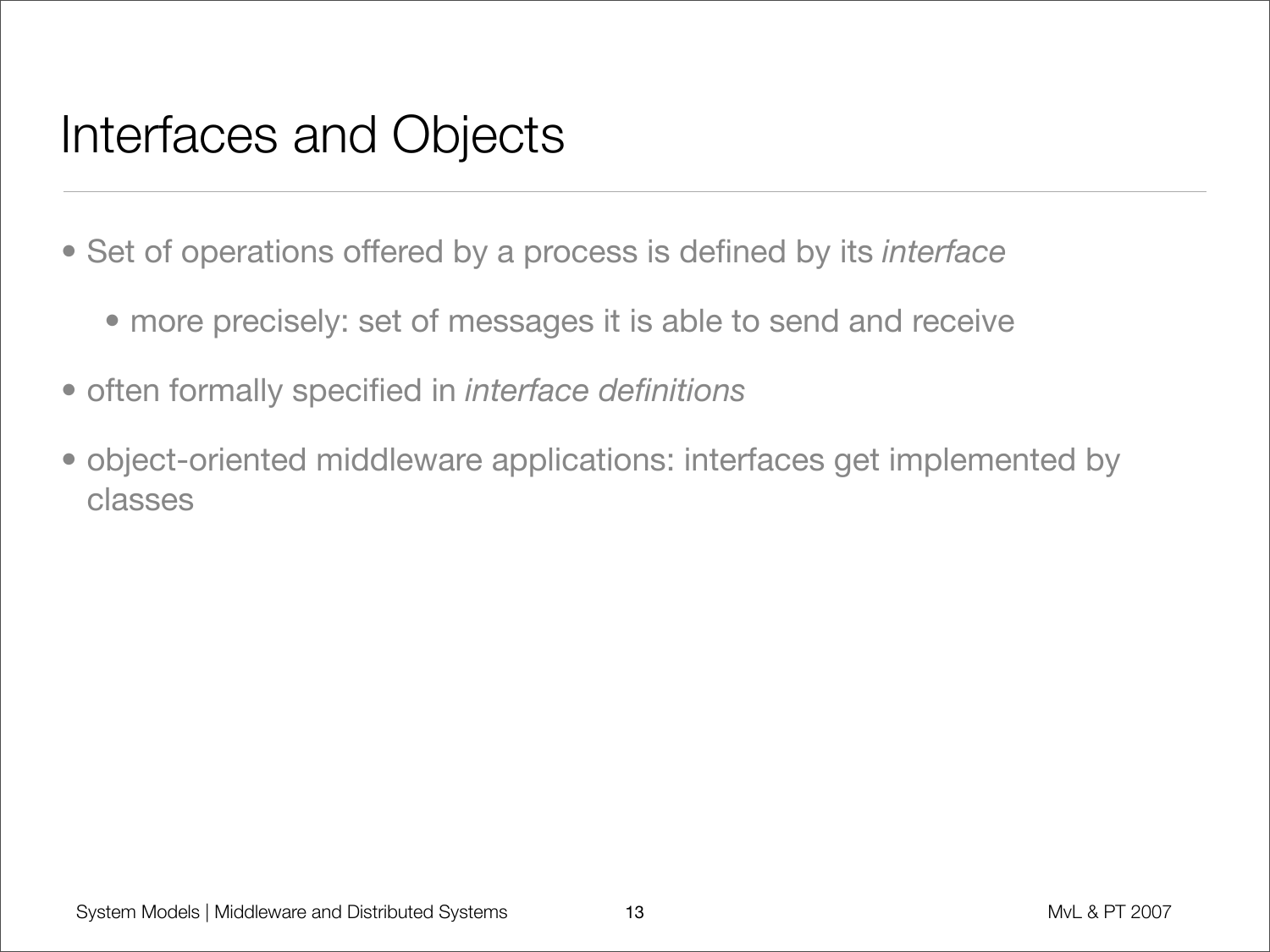# Design Requirements for Distributed Architectures

- Various objectives for creation of distributed systems
	- sharing of computational resources (e.g. cluster computing)
	- sharing of data
	- sharing of services
- Performance issues: responsiveness, throughput, load balancing
- Quality of Service (QoS): reliability, security, performance, adaptability, timecritical data
- Dependability: correctness, security, fault tolerance, (maintainability)
- Caching and Replication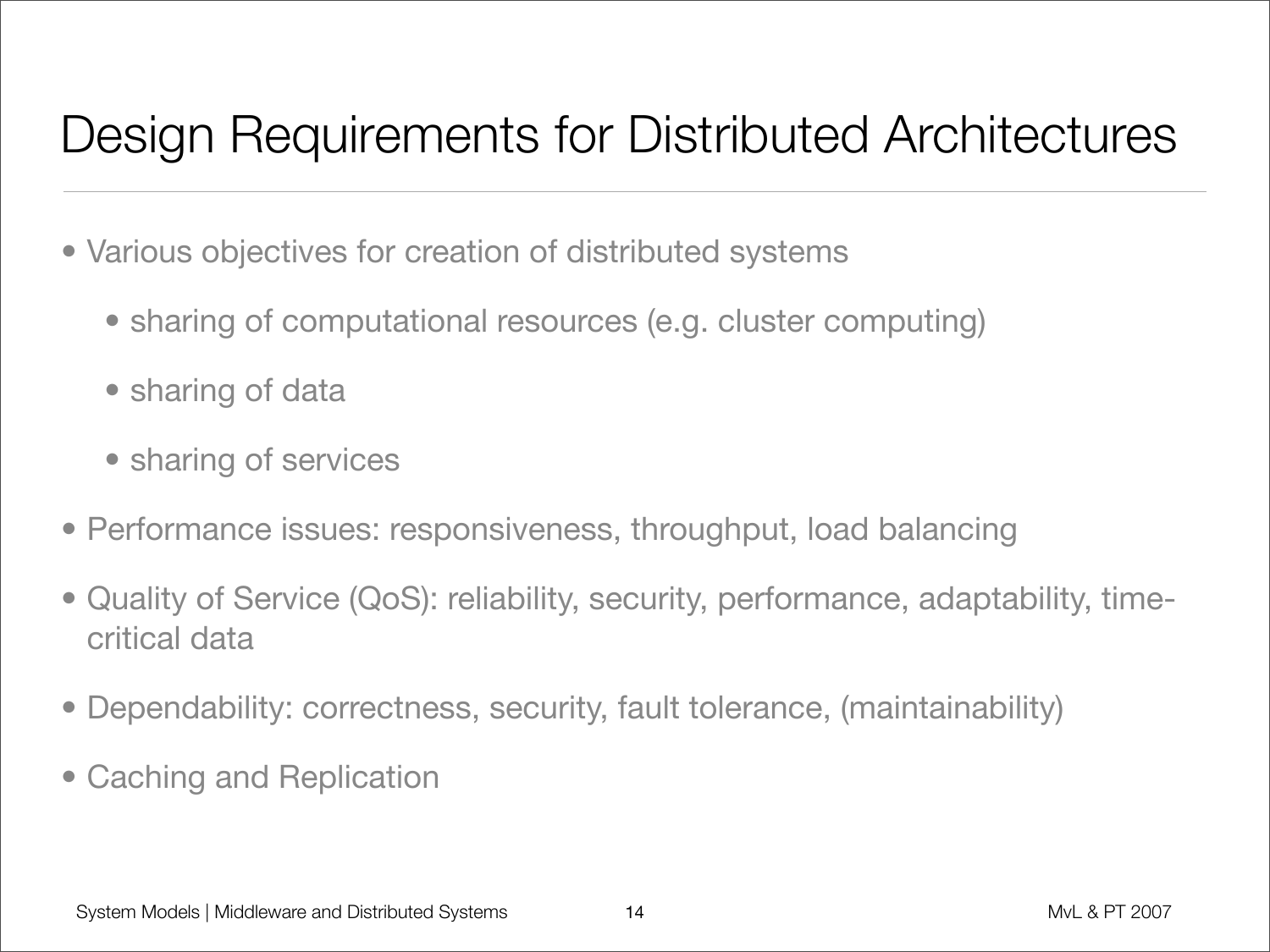#### Fundamental Models

- Model: abstraction of essential properties of a natural phenomenon, for the purpose of understanding and analysis
	- make explicit all relevant assumptions
	- make generalizations concerning what is possible or impossible
- Models of distributed systems: Reasoning about
	- Interaction (e.g. communication involves delays)
	- Failure (node and network failure threatens correct operation of system)
	- Security (consider attacks by both internal and external agents)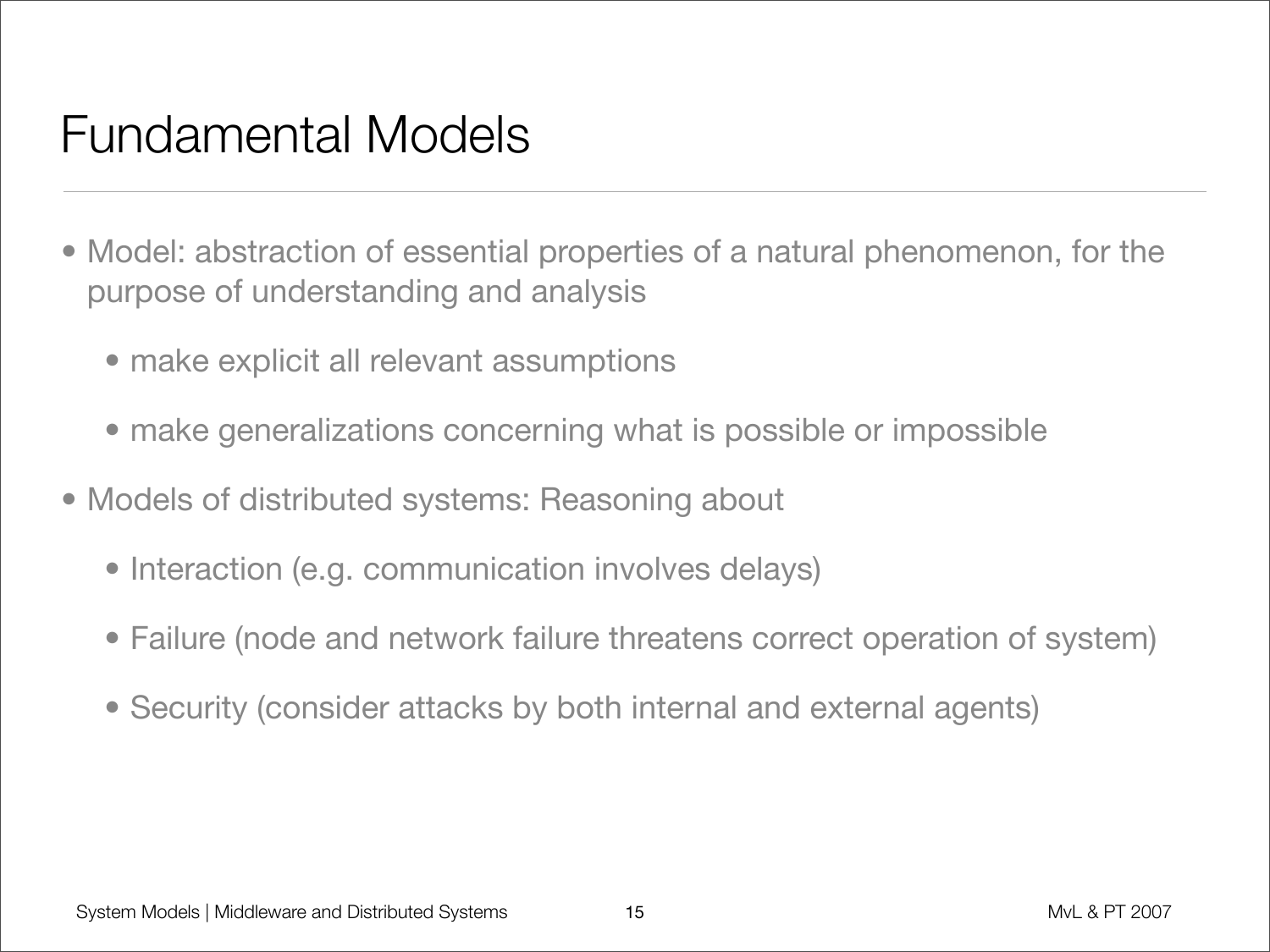## Interaction

- Notion of distributed algorithm:
	- each node has a set of data, and runs a program
		- state of each node not accessible to any other node
	- nodes interchange messages
		- assume that all activity in the system is driven by message reception (may need to consider system boundaries specially)
- relative speed of nodes should assumed to be unknown
- performance of network: latency, bandwidth, jitter
- each node has its own internal clock
	- with specific drift rate clock synchronization is necessary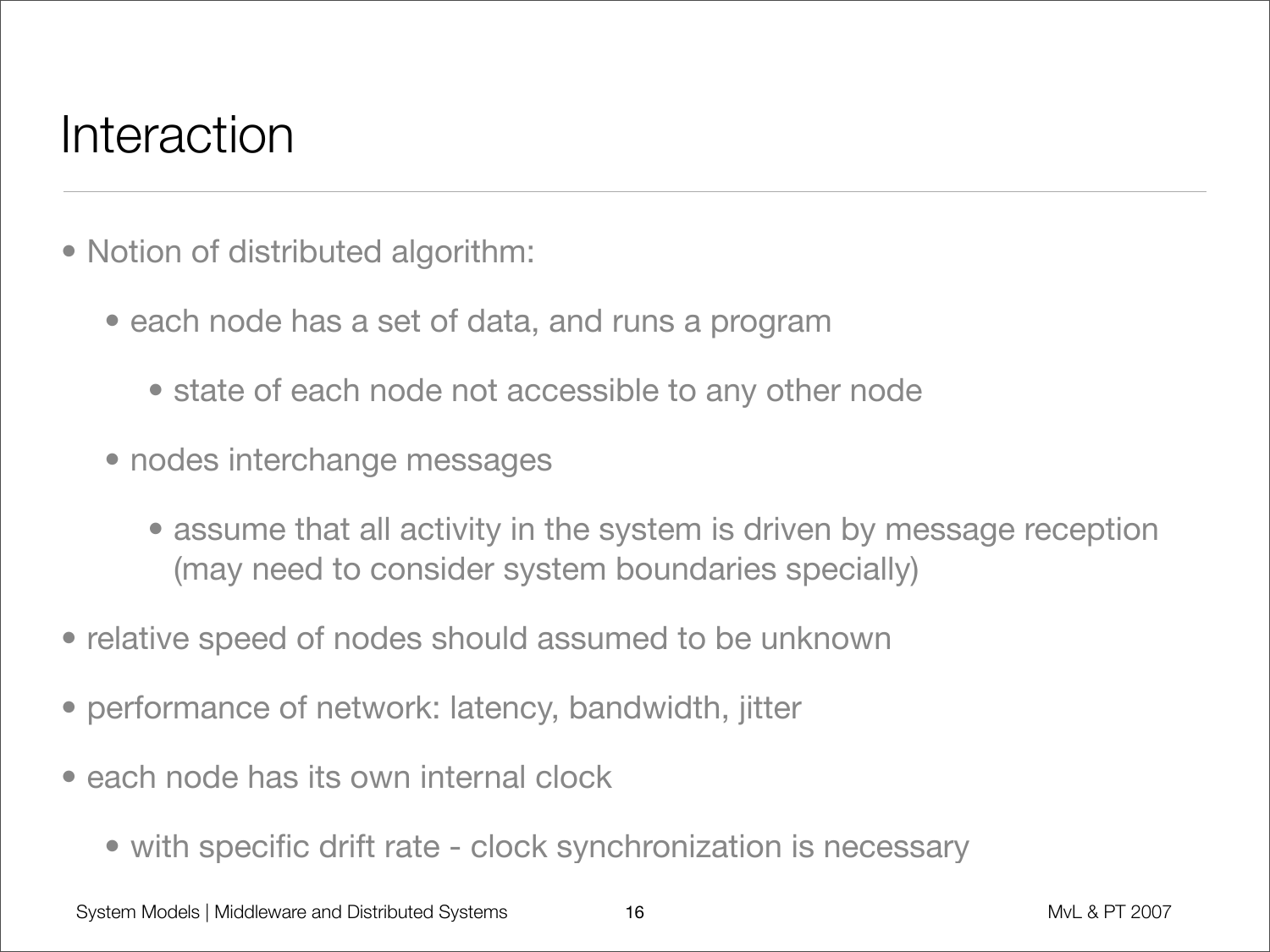# Interaction (cntd.)

- two variants of interaction: synchronous and asynchronous
- synchronous systems:
	- known lower and upper time bound for each execution step, for each message transmission, and for the clock drift
	- consequence: can introduce a pulsed execution system
	- practically difficult to build, may help in simplifying analysis
- asynchronous systems: messages can arrive and be sent at any time
- event ordering: can usually assume no relative order of reception wrt. sending of messages
	- exception: messages sent on an order-preserving channel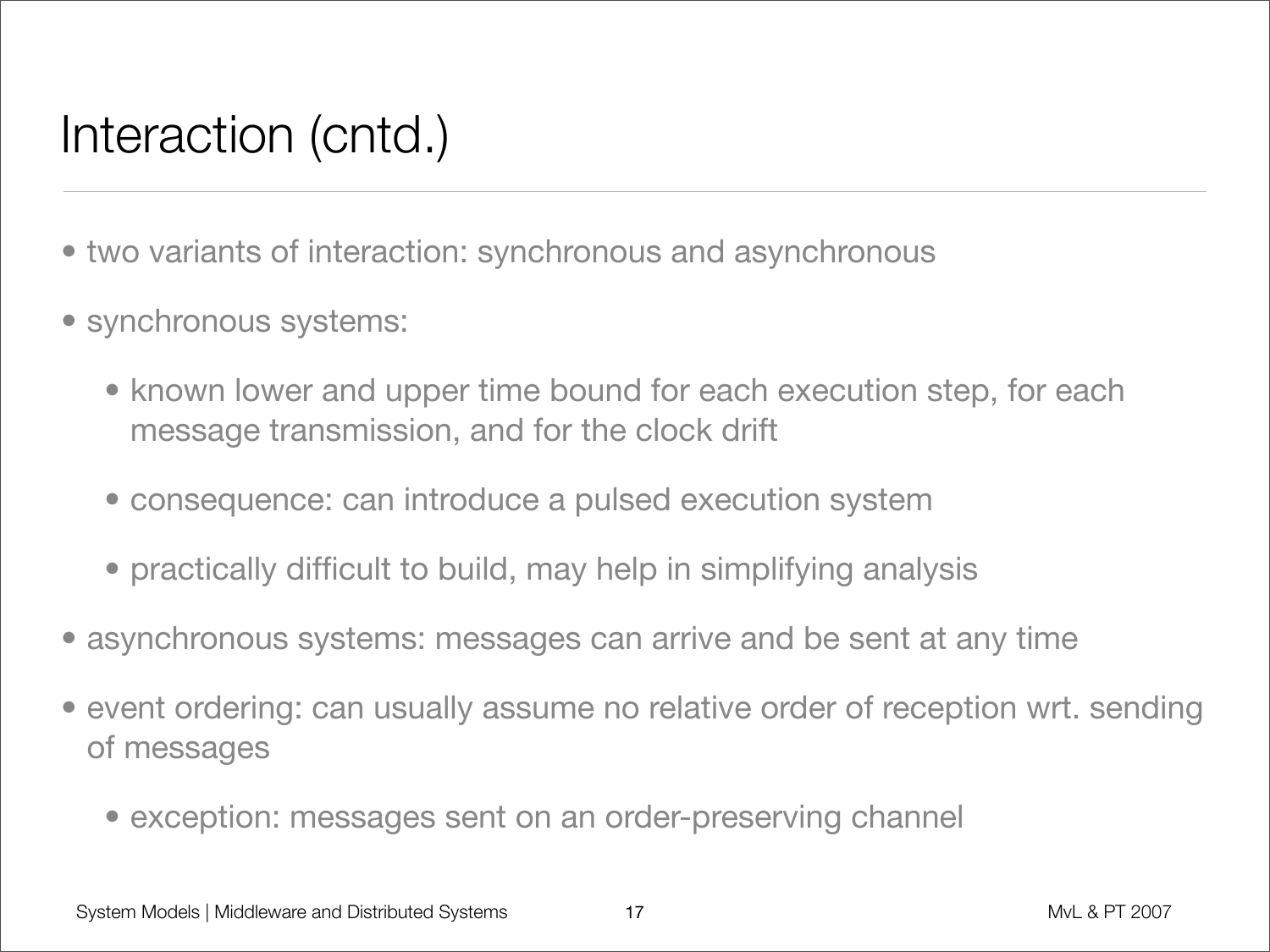# Interaction: Lamport's "Logical Time" (1978)

- happens-before relation: e1 happens before e2, iff
	- e1 is executed by the same process before e2, or
	- e1 is a send operation, and e2 is the corresponding receive operation, or
	- there is an e3 such that e1 happens before e3, and e3 happens before e2
- logical time: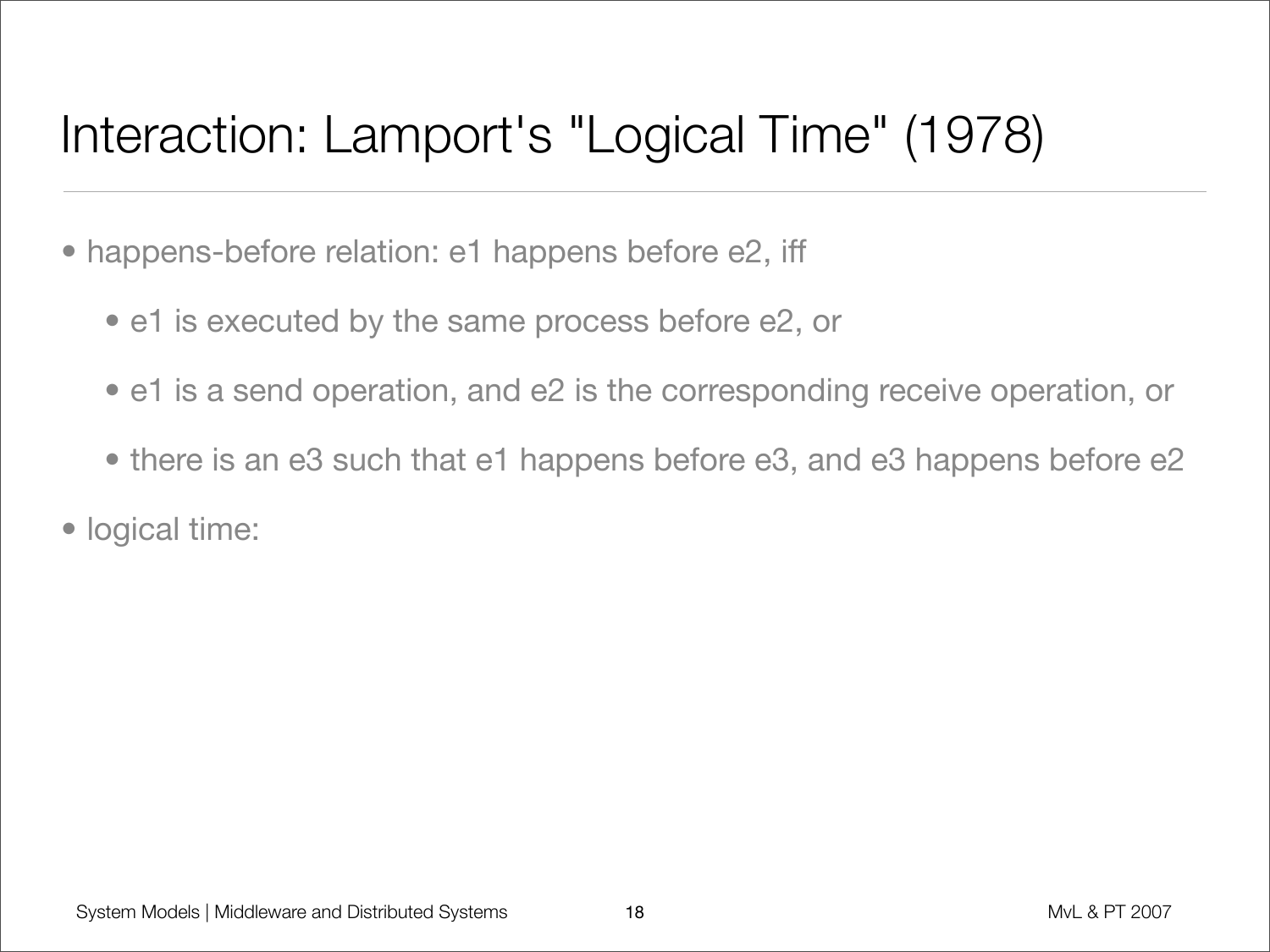# Logical Time (cntd.)

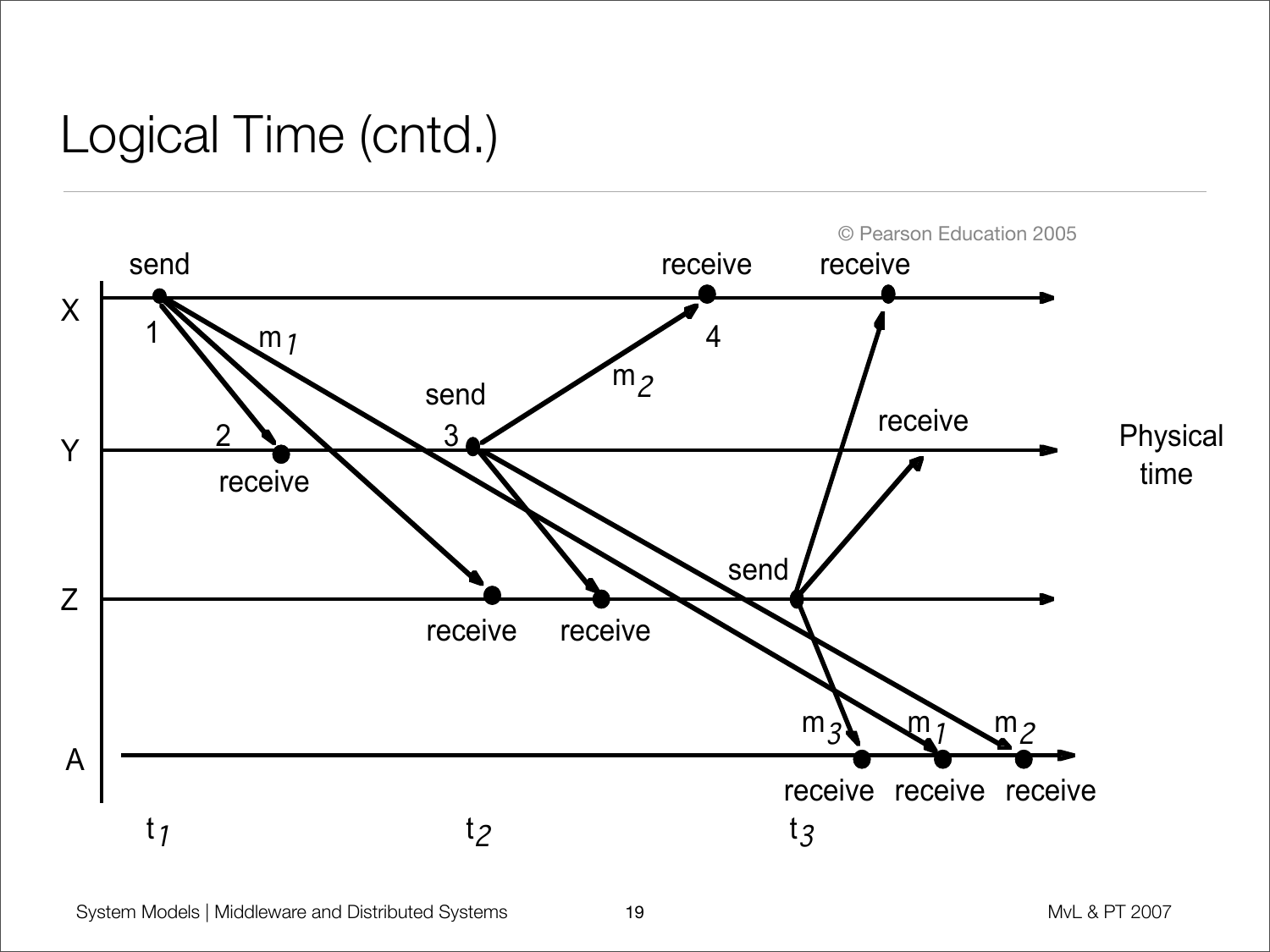# Failure Model

- Omission Failures: process or channels fails to perform an operation
	- process omission failure (e.g. crash failure)
		- fail-stop: other processes can detect crash (requires guaranteed delivery of messages)
	- communication omission failures (message drop)
- Arbitrary Failures (Byzantine failure): anything may happen
- Timing Failures:
	- synchronous system: activities not completed within pulse
	- real-time systems: activity not completed within promised time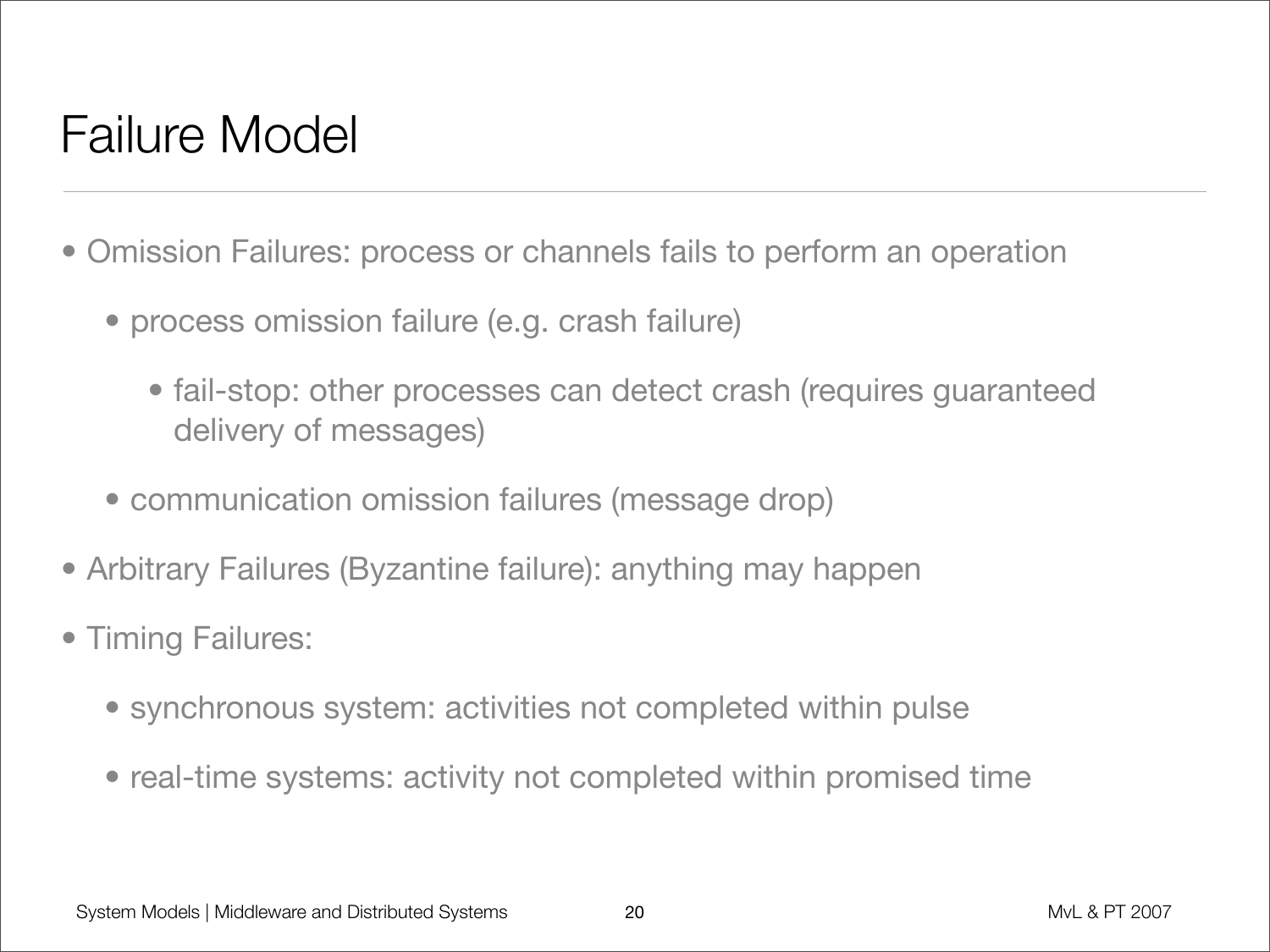# Failure Model (cntd.)

- Masking failures: reconstruct reliable services on top of unreliable ones
	- through retries, error correction, ...
- Reliability of one-to-one communication:
	- validity (messages are eventually delivered to the receiver)
	- integrity (received message identical to sent one, and no message is delivered twice)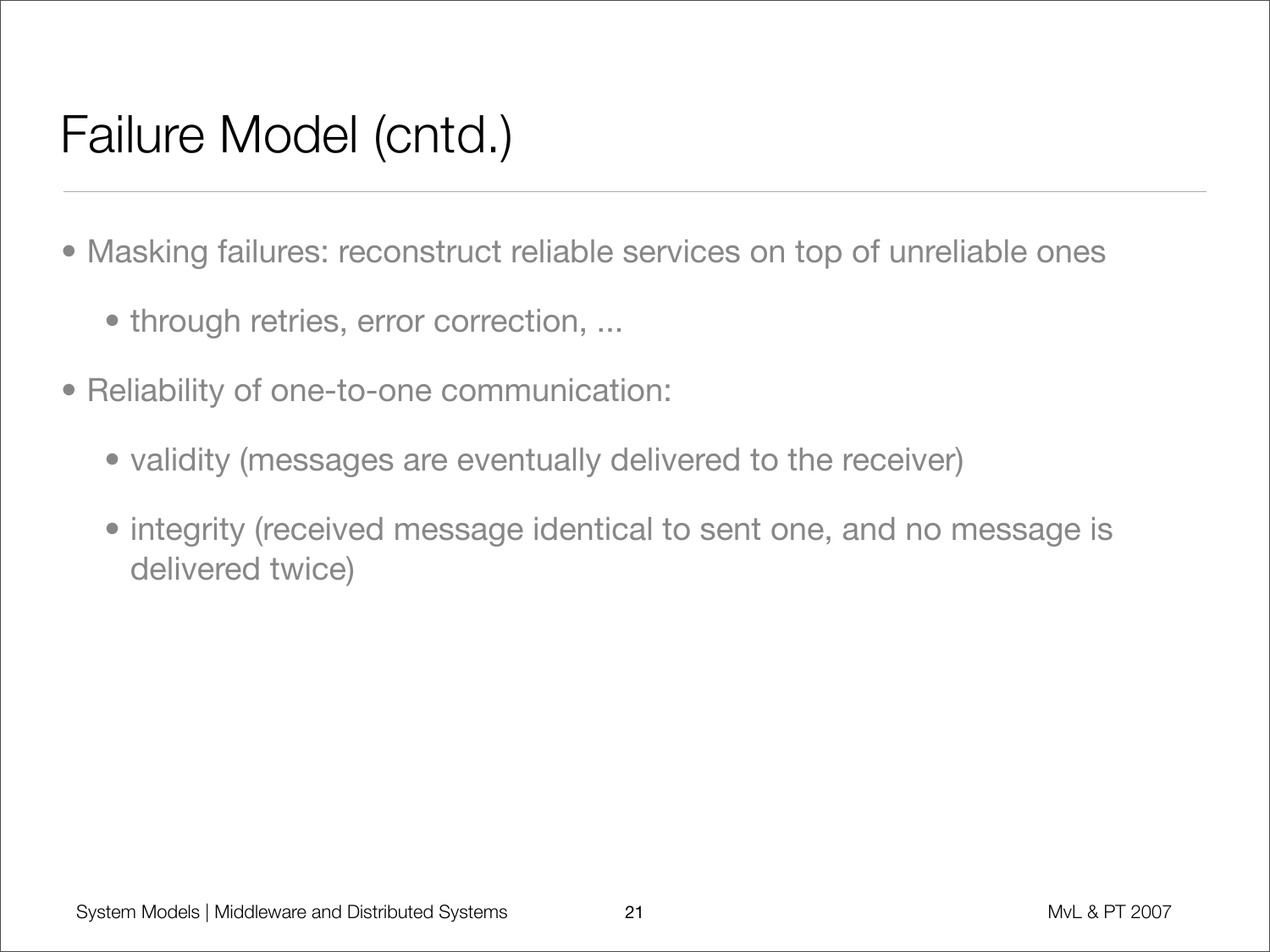# Security Model

- securing processes and channels against unauthorized access
- protecting objects: access rights given to a principal
- assumption of an enemy (aka adversary), capable of (threat model)
	- sending messages to any process
	- reading and copying any message between a pair of processs
- enemy may operate either legitimitely-connected node, or illegal node